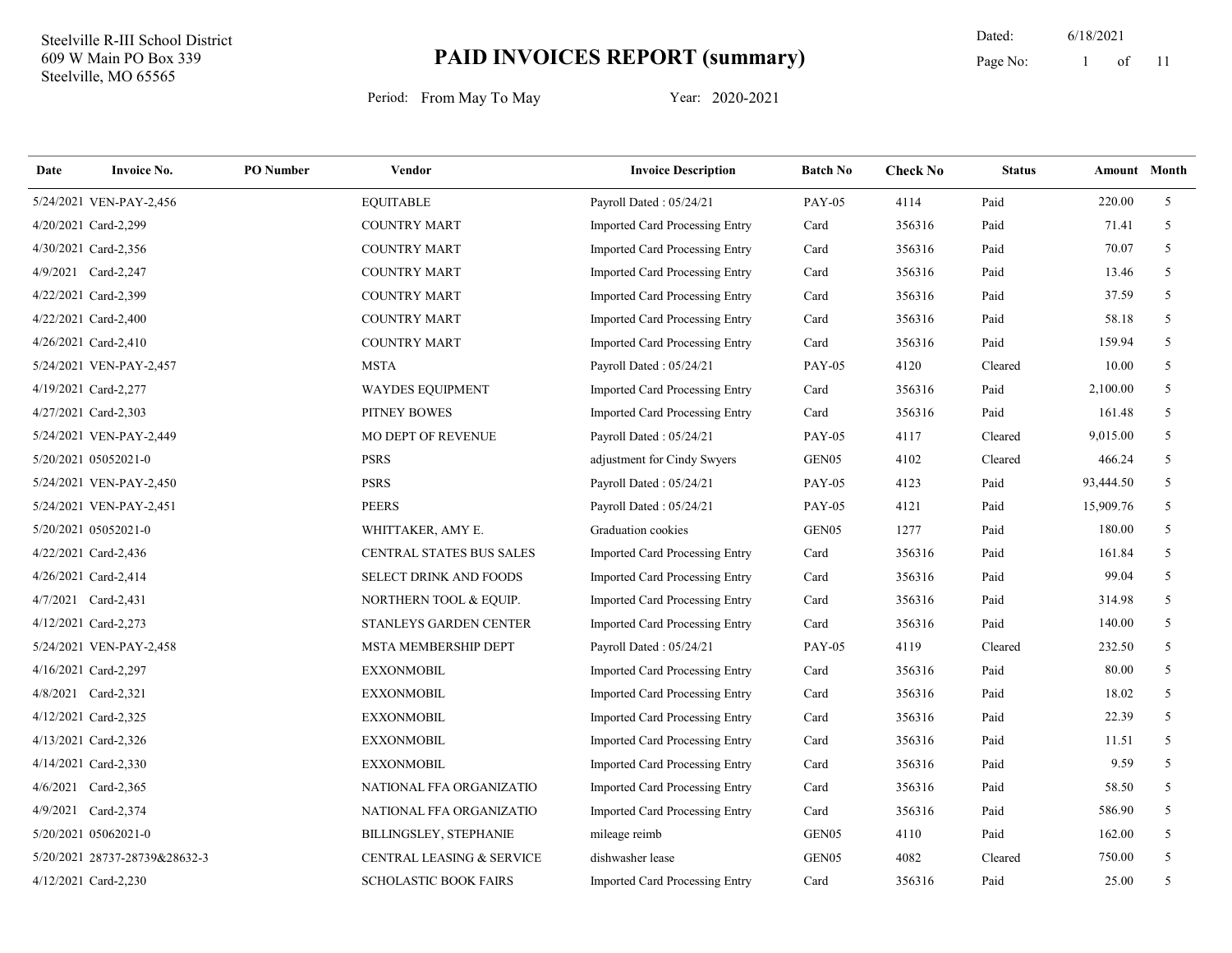11 Dated: 6/18/2021 Page No: 2 of

| Date               | <b>Invoice No.</b>      | <b>PO</b> Number | Vendor                          | <b>Invoice Description</b>            | <b>Batch No</b> | <b>Check No</b> | <b>Status</b> | Amount Month |                |
|--------------------|-------------------------|------------------|---------------------------------|---------------------------------------|-----------------|-----------------|---------------|--------------|----------------|
|                    | 4/19/2021 Card-2,239    |                  | <b>SCHOLASTIC BOOK FAIRS</b>    | Imported Card Processing Entry        | Card            | 356316          | Paid          | 20.98        | 5 <sup>7</sup> |
|                    | 5/20/2021 04182021-0    |                  | <b>PURCHASE POWER</b>           | postage                               | GEN05           | 4103            | Cleared       | 383.44       | 5              |
|                    | 4/12/2021 Card-2,232    |                  | SCHOOL NURSE SUPPLY INC         | Imported Card Processing Entry        | Card            | 356316          | Paid          | 381.73       | 5              |
|                    | 4/12/2021 Card-2,233    |                  | SCHOOL NURSE SUPPLY INC         | Imported Card Processing Entry        | Card            | 356316          | Paid          | 381.74       | 5              |
|                    | 4/12/2021 Card-2,231    |                  | SCHOOL NURSE SUPPLY INC         | Imported Card Processing Entry        | Card            | 356316          | Paid          | 381.73       | 5              |
|                    | 5/24/2021 VEN-PAY-2,439 |                  | PEOPLES BANK                    | Payroll Dated: 05/24/21               | HSA             | 356477          | Cleared       | 196.38       | 5              |
|                    | 5/24/2021 VEN-PAY-2,440 |                  | PEOPLES BANK                    | Payroll Dated: 05/24/21               | <b>HSA</b>      | 356477          | Cleared       | 199.00       | 5              |
|                    | 5/24/2021 VEN-PAY-2,441 |                  | PEOPLES BANK                    | Payroll Dated: 05/24/21               | <b>HSA</b>      | 356477          | Cleared       | 276.52       | 5              |
|                    | 5/24/2021 VEN-PAY-2,452 |                  | PEOPLES BANK                    | Payroll Dated: 05/24/21               | <b>PAY-05</b>   | 4122            | Cleared       | 21,034.68    | 5              |
|                    | 5/24/2021 VEN-PAY-2,453 |                  | PEOPLES BANK                    | Payroll Dated: 05/24/21               | <b>PAY-05</b>   | 4122            | Cleared       | 16,517.16    | 5              |
|                    | 5/24/2021 VEN-PAY-2,454 |                  | PEOPLES BANK                    | Payroll Dated: 05/24/21               | <b>PAY-05</b>   | 4122            | Cleared       | 3,470.36     | 5              |
|                    | 5/24/2021 VEN-PAY-2,455 |                  | PEOPLES BANK                    | Payroll Dated: 05/24/21               | <b>PAY-05</b>   | 4122            | Cleared       | 8,205.34     | 5              |
|                    | 5/24/2021 VEN-PAY-2,459 |                  | PEOPLES BANK                    | Payroll Dated: 05/24/21               | <b>HSA</b>      | 356477          | Cleared       | 1,060.00     | 5              |
| 5/20/2021 616052-0 |                         |                  | LARRY PENNOCK LOGGING           | lumber                                | GEN05           | 1275            | Paid          | 100.80       | 5              |
|                    | 4/14/2021 Card-2,274    |                  | AMAZON.COM                      | Imported Card Processing Entry        | Card            | 356316          | Paid          | 91.90        | 5              |
|                    | 5/2/2021 Card-2,281     |                  | AMAZON.COM                      | Imported Card Processing Entry        | Card            | 356316          | Paid          | 55.99        | 5              |
|                    | 5/2/2021 Card-2,282     |                  | AMAZON.COM                      | <b>Imported Card Processing Entry</b> | Card            | 356316          | Paid          | 45.12        | 5              |
|                    | 4/25/2021 Card-2,340    |                  | AMAZON.COM                      | Imported Card Processing Entry        | Card            | 356316          | Paid          | 88.35        | 5              |
|                    | 4/15/2021 Card-2,237    |                  | AMAZON.COM                      | Imported Card Processing Entry        | Card            | 356316          | Paid          | 79.70        | 5              |
|                    | 4/22/2021 Card-2,394    |                  | AMAZON.COM                      | Imported Card Processing Entry        | Card            | 356316          | Paid          | 33.79        | 5              |
|                    | 4/30/2021 Card-2,283    |                  | PERKINS LUMBER COMPANY          | <b>Imported Card Processing Entry</b> | Card            | 356316          | Paid          | 2,435.57     | 5              |
|                    | 4/30/2021 Card-2,425    |                  | PERKINS LUMBER COMPANY          | Imported Card Processing Entry        | Card            | 356316          | Paid          | 18.58        | 5              |
|                    | 4/30/2021 Card-2,426    |                  | PERKINS LUMBER COMPANY          | Imported Card Processing Entry        | Card            | 356316          | Paid          | 35.57        | 5              |
|                    | 4/19/2021 Card-2,434    |                  | PERKINS LUMBER COMPANY          | <b>Imported Card Processing Entry</b> | Card            | 356316          | Paid          | 75.80        | 5              |
| 5/20/2021 10359-0  |                         |                  | <b>WATKINS PORTABLE TOILETS</b> | April service at ballfields           | GEN05           | 4109            | Paid          | 150.00       | 5              |
|                    | 4/16/2021 Card-2,238    |                  | STAPLES CREDIT PLAN             | Imported Card Processing Entry        | Card            | 356316          | Paid          | 591.34       | 5              |
|                    | 4/3/2021 Card-2,312     |                  | STAPLES CREDIT PLAN             | Imported Card Processing Entry        | Card            | 356316          | Paid          | 9.16         | 5 <sup>5</sup> |
|                    | 4/6/2021 Card-2,314     |                  | STAPLES CREDIT PLAN             | Imported Card Processing Entry        | Card            | 356316          | Paid          | 36.70        | 5              |
|                    | 4/21/2021 Card-2,337    |                  | STAPLES CREDIT PLAN             | Imported Card Processing Entry        | Card            | 356316          | Paid          | 23.15        | 5              |
|                    | 4/22/2021 Card-2,339    |                  | STAPLES CREDIT PLAN             | Imported Card Processing Entry        | Card            | 356316          | Paid          | 6.50         | 5              |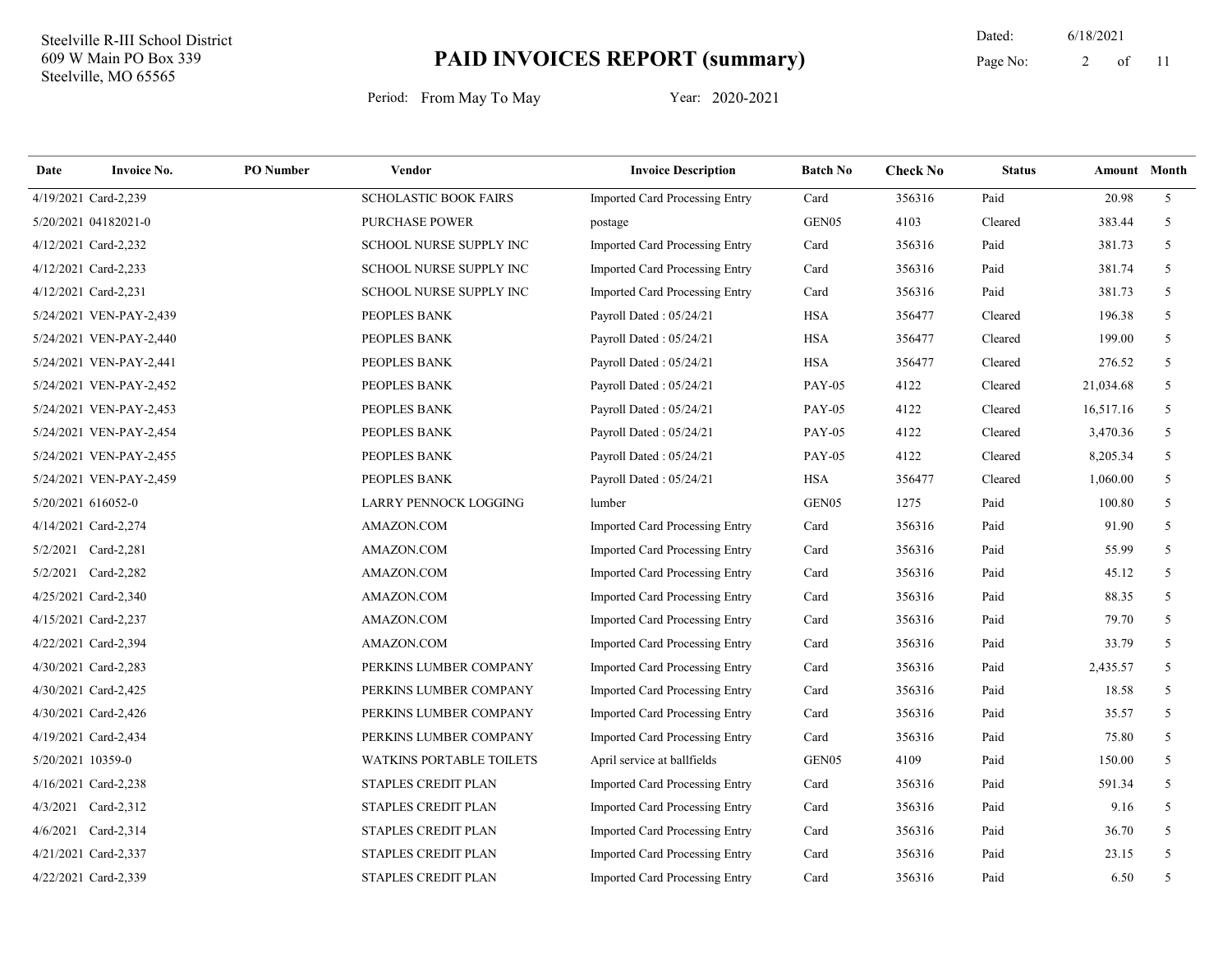11 Dated: 6/18/2021 Page No: 3 of

| Date | <b>Invoice No.</b>       | <b>PO</b> Number | <b>Vendor</b>            | <b>Invoice Description</b>            | <b>Batch No</b>   | <b>Check No</b> | <b>Status</b> | Amount Month |                |
|------|--------------------------|------------------|--------------------------|---------------------------------------|-------------------|-----------------|---------------|--------------|----------------|
|      | 4/27/2021 Card-2,346     |                  | STAPLES CREDIT PLAN      | <b>Imported Card Processing Entry</b> | Card              | 356316          | Paid          | 2.00         | 5 <sup>5</sup> |
|      | 4/28/2021 Card-2,353     |                  | STAPLES CREDIT PLAN      | Imported Card Processing Entry        | Card              | 356316          | Paid          | 5.89         | 5              |
|      | 4/29/2021 Card-2,419     |                  | STAPLES CREDIT PLAN      | Imported Card Processing Entry        | Card              | 356316          | Paid          | 23.02        | $\mathfrak{F}$ |
|      | 4/23/2021 Card-2,243     |                  | STAPLES CREDIT PLAN      | <b>Imported Card Processing Entry</b> | Card              | 356316          | Paid          | 240.00       | 5              |
|      | 4/16/2021 Card-2,380     |                  | STAPLES CREDIT PLAN      | <b>Imported Card Processing Entry</b> | Card              | 356316          | Paid          | 158.48       | 5              |
|      | 4/22/2021 Card-2,404     |                  | STAPLES CREDIT PLAN      | Imported Card Processing Entry        | Card              | 356316          | Paid          | 156.65       | 5              |
|      | 4/14/2021 Card-2,370     |                  | <b>ORSCHELNS</b>         | Imported Card Processing Entry        | Card              | 356316          | Paid          | 186.11       | 5              |
|      | 4/15/2021 Card-2,375     |                  | <b>ORSCHELNS</b>         | Imported Card Processing Entry        | Card              | 356316          | Paid          | 376.77       | 5              |
|      | 5/24/2021 VEN-PAY-2,460  |                  | <b>MNEA</b>              | Payroll Dated: 05/24/21               | <b>PAY-05</b>     | 4116            | Cleared       | 80.84        | 5              |
|      | 5/24/2021 VEN-PAY-2,461  |                  | <b>MNEA</b>              | Payroll Dated: 05/24/21               | <b>PAY-05</b>     | 4116            | Cleared       | 35.09        | 5 <sup>5</sup> |
|      | 5/24/2021 VEN-PAY-2,462  |                  | <b>MNEA</b>              | Payroll Dated: 05/24/21               | <b>PAY-05</b>     | 4116            | Cleared       | 50.42        | 5              |
|      | 5/24/2021 VEN-PAY-2,463  |                  | <b>MNEA</b>              | Payroll Dated: 05/24/21               | <b>PAY-05</b>     | 4116            | Cleared       | 254.52       | 5              |
|      | 4/16/2021 Card-2,296     |                  | DOLLAR GENERAL           | Imported Card Processing Entry        | Card              | 356316          | Paid          | 6.00         | 5              |
|      | 4/14/2021 Card-2,329     |                  | <b>DOLLAR GENERAL</b>    | <b>Imported Card Processing Entry</b> | Card              | 356316          | Paid          | 34.30        | .5             |
|      | 4/29/2021 Card-2,357     |                  | <b>DOLLAR GENERAL</b>    | <b>Imported Card Processing Entry</b> | Card              | 356316          | Paid          | 43.85        | 5              |
|      | 3/31/2021 Card-2,429     |                  | <b>DOLLAR GENERAL</b>    | <b>Imported Card Processing Entry</b> | Card              | 356316          | Paid          | 108.75       | 5 <sup>5</sup> |
|      | 4/29/2021 Card-2,437     |                  | DOLLAR GENERAL           | Imported Card Processing Entry        | Card              | 356316          | Paid          | 35.15        | 5              |
|      | 4/19/2021 Card-2,382     |                  | <b>CROWN AWARDS</b>      | Imported Card Processing Entry        | Card              | 356316          | Paid          | 435.89       | 5              |
|      | 4/23/2021 Card-2,250     |                  | MO DEPT OF EL & SEC ED   | Imported Card Processing Entry        | Card              | 356316          | Paid          | (51.25)      | 5              |
|      | 5/24/2021 VEN-PAY-2,464  |                  | <b>FOREST T JONES</b>    | Payroll Dated: 05/24/21               | <b>PAY-05</b>     | 4115            | Cleared       | 50.00        | 5              |
|      | 5/24/2021 05242021-0     |                  | MISSOURI DEPT OF REVENUE | online fee                            | GEN05             | 356478          | Cleared       | 0.50         | 5              |
|      | 4/17/2021 Card-2,307     |                  | LOWES                    | Imported Card Processing Entry        | Card              | 356316          | Paid          | 174.90       | 5 <sup>5</sup> |
|      | 4/18/2021 Card-2,308     |                  | LOWES                    | Imported Card Processing Entry        | Card              | 356316          | Paid          | 20.00        | 5              |
|      | 4/27/2021 Card-2,350     |                  | <b>LOWES</b>             | Imported Card Processing Entry        | Card              | 356316          | Paid          | 65.88        | 5              |
|      | 4/14/2021 Card-2,373     |                  | <b>LOWES</b>             | Imported Card Processing Entry        | Card              | 356316          | Paid          | 91.90        | 5              |
|      | 5/20/2021 05062021-0     |                  | <b>OZARKS COCA-COLA</b>  | coke product                          | GEN <sub>05</sub> | 1276            | Cleared       | 757.57       | 5 <sup>5</sup> |
|      | 5/20/2021 6480-1000871-0 |                  | PHILIPS & COMPANY        | selector switch & contact block       | GEN05             | 4100            | Paid          | 394.30       | 5 <sup>5</sup> |
|      | 4/22/2021 Card-2,338     |                  | WAL-MART                 | Imported Card Processing Entry        | Card              | 356316          | Paid          | 413.08       | 5              |
|      | 4/21/2021 Card-2,344     |                  | <b>WAL-MART</b>          | Imported Card Processing Entry        | Card              | 356316          | Paid          | 457.02       | 5              |
|      | 4/21/2021 Card-2,345     |                  | <b>WAL-MART</b>          | Imported Card Processing Entry        | Card              | 356316          | Paid          | 109.25       | 5              |
|      |                          |                  |                          |                                       |                   |                 |               |              |                |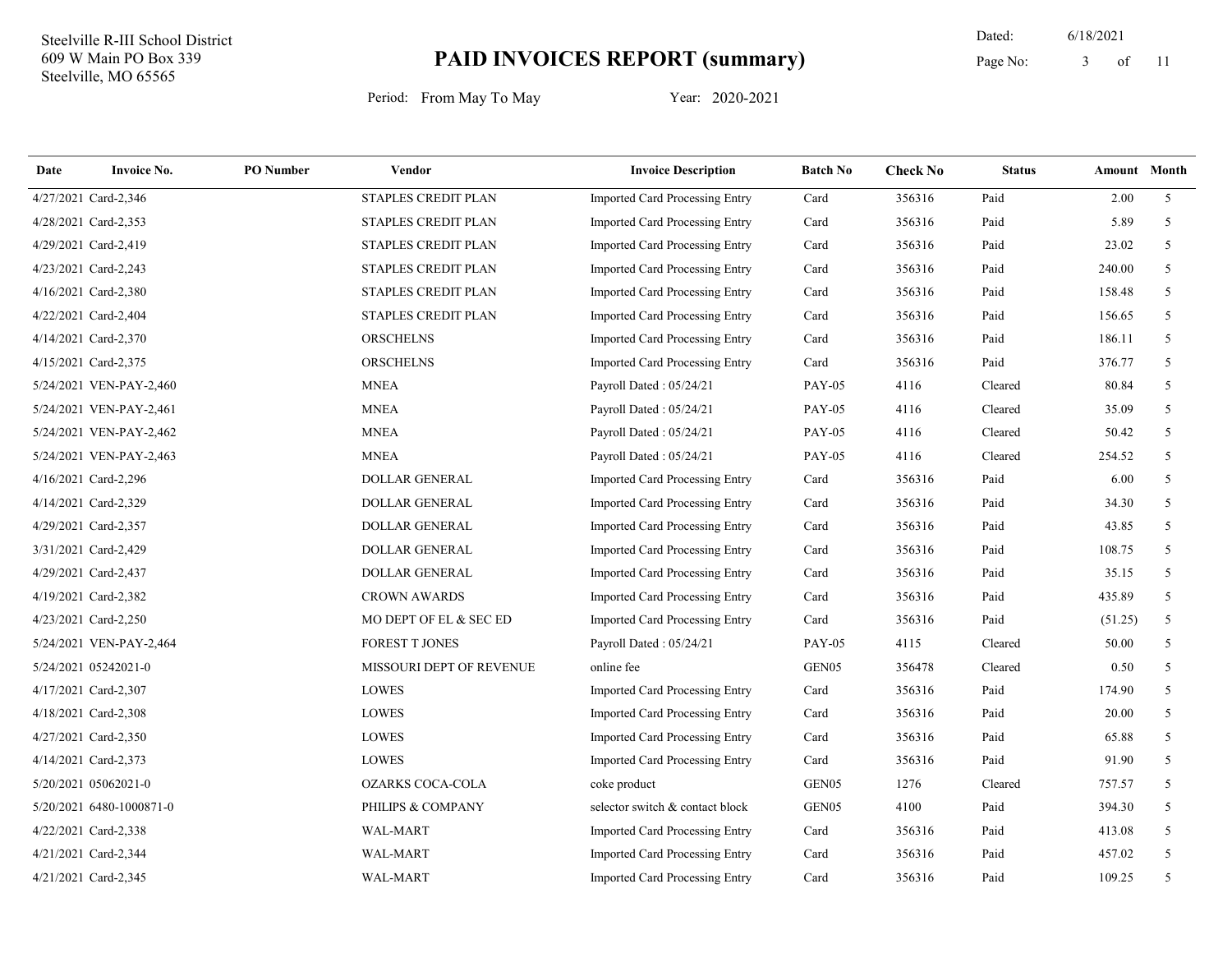11 Dated: 6/18/2021 Page No: 4 of

| Date              | <b>Invoice No.</b>      | <b>PO</b> Number | Vendor                             | <b>Invoice Description</b>            | <b>Batch No</b>   | <b>Check No</b> | <b>Status</b> | <b>Amount</b> Month |                |
|-------------------|-------------------------|------------------|------------------------------------|---------------------------------------|-------------------|-----------------|---------------|---------------------|----------------|
|                   | 4/27/2021 Card-2,348    |                  | WAL-MART                           | <b>Imported Card Processing Entry</b> | Card              | 356316          | Paid          | 4.47                | 5 <sup>5</sup> |
|                   | 4/29/2021 Card-2,355    |                  | WAL-MART                           | Imported Card Processing Entry        | Card              | 356316          | Paid          | 88.78               | 5              |
|                   | 5/2/2021 Card-2,361     |                  | <b>WAL-MART</b>                    | Imported Card Processing Entry        | Card              | 356316          | Paid          | 44.55               | 5              |
| 4/8/2021          | $Card-2,367$            |                  | WAL-MART                           | Imported Card Processing Entry        | Card              | 356316          | Paid          | 129.61              | $\overline{5}$ |
|                   | 5/2/2021 Card-2,428     |                  | WAL-MART                           | Imported Card Processing Entry        | Card              | 356316          | Paid          | 121.46              | 5 <sup>5</sup> |
| 5/20/2021 16901-0 |                         |                  | <b>AIRE-MASTER</b>                 | towels and toilet paper/deod          | GEN05             | 4079            | Cleared       | 611.57              | 5              |
|                   | 5/20/2021 05032021-0    |                  | CRAWFORD COUNTY CLERK              | balance due: municipal election fee   | GEN <sub>05</sub> | 4085            | Paid          | 742.87              | 5              |
|                   | 4/19/2021 Card-2,335    |                  | <b>SCHOLASTIC</b>                  | Imported Card Processing Entry        | Card              | 356316          | Paid          | 2,013.18            | 5              |
|                   | 4/16/2021 Card-2,433    |                  | O'REILLY AUTO PARTS                | <b>Imported Card Processing Entry</b> | Card              | 356316          | Paid          | 119.60              | 5              |
|                   | 4/7/2021 Card-2,287     |                  | MO DEPT OF HEALTH                  | <b>Imported Card Processing Entry</b> | Card              | 356316          | Paid          | 15.25               | 5              |
|                   | 5/24/2021 VEN-PAY-2,465 |                  | <b>SNEA</b>                        | Payroll Dated: 05/24/21               | <b>PAY-05</b>     | 4124            | Cleared       | 18.37               | 5              |
|                   | 5/20/2021 04302021-0    |                  | <b>BOOKER JOSH</b>                 | mileage reimb                         | GEN <sub>05</sub> | 4080            | Paid          | 305.50              | 5              |
| 5/20/2021 66149-0 |                         |                  | TOMO DRUG TESTING                  | random drug testing                   | GEN <sub>05</sub> | 4107            | Cleared       | 236.00              | 5              |
|                   | 5/24/2021 VEN-PAY-2,466 |                  | <b>SOS</b>                         | Payroll Dated: 05/24/21               | <b>PAY-05</b>     | 4125            | Paid          | 108.75              | 5              |
|                   | 5/20/2021 05202021-0    |                  | <b>MULLEN, JENNIFER LYNN</b>       | mileage reimb                         | GEN05             | 4099            | Paid          | 1,214.50            | 5              |
|                   | 5/20/2021 04302021-0    |                  | MFA OIL CO.                        | diesel                                | GEN05             | 4096            | Cleared       | 4,925.72            | 5              |
|                   | 4/1/2021 Card-2,284     |                  | C & C AUTO PARTS                   | Imported Card Processing Entry        | Card              | 356316          | Paid          | 166.32              | 5              |
|                   | 4/1/2021 Card-2,285     |                  | C & C AUTO PARTS                   | Imported Card Processing Entry        | Card              | 356316          | Paid          | 1,540.88            | 5              |
|                   | 5/20/2021 997 & 1018-0  |                  | <b>HILLSIDE ENTERPRISES</b>        | gravel                                | GEN <sub>05</sub> | 4093            | Paid          | 4,630.00            | 5              |
|                   | 5/20/2021 05202021-0    |                  | <b>CITY OF STEELVILLE</b>          | electric/water/sewer                  | GEN <sub>05</sub> | 4084            | Cleared       | 9,522.43            | 5              |
|                   | 4/9/2021 Card-2,323     |                  | <b>SULLIVAN 6 CINEMA</b>           | Imported Card Processing Entry        | Card              | 356316          | Paid          | 1,968.00            | 5              |
|                   | 4/7/2021 Card-2,315     |                  | MACE SUPERMARKETS                  | Imported Card Processing Entry        | Card              | 356316          | Paid          | 90.46               | 5              |
|                   | 4/13/2021 Card-2,291    |                  | <b>CRAWFORD ELECTRIC COOP</b>      | Imported Card Processing Entry        | Card              | 356316          | Paid          | 2,340.12            | 5              |
|                   | 4/13/2021 Card-2,293    |                  | <b>ELAINES FLOWERS &amp; GIFTS</b> | Imported Card Processing Entry        | Card              | 356316          | Paid          | 41.60               | 5              |
|                   | 5/1/2021 Card-2,424     |                  | <b>ELAINES FLOWERS &amp; GIFTS</b> | Imported Card Processing Entry        | Card              | 356316          | Paid          | 10.40               | 5              |
|                   | 4/21/2021 Card-2,240    |                  | <b>ELAINES FLOWERS &amp; GIFTS</b> | Imported Card Processing Entry        | Card              | 356316          | Paid          | 60.83               | 5              |
|                   | 4/20/2021 Card-2,393    |                  | <b>ELAINES FLOWERS &amp; GIFTS</b> | Imported Card Processing Entry        | Card              | 356316          | Paid          | 33.28               | 5              |
|                   | 4/21/2021 Card-2,402    |                  | <b>ELAINES FLOWERS &amp; GIFTS</b> | Imported Card Processing Entry        | Card              | 356316          | Paid          | 102.58              | 5              |
|                   | 5/20/2021 04212021-0    |                  | WILKERSON, CHERYL L.               | meal reimb                            | GEN <sub>05</sub> | 4113            | Cleared       | 8.06                | 5              |
|                   | 4/22/2021 Card-2,302    |                  | THE MASTER TEACHER                 | Imported Card Processing Entry        | Card              | 356316          | Paid          | 1,483.70            | 5              |
|                   |                         |                  |                                    |                                       |                   |                 |               |                     |                |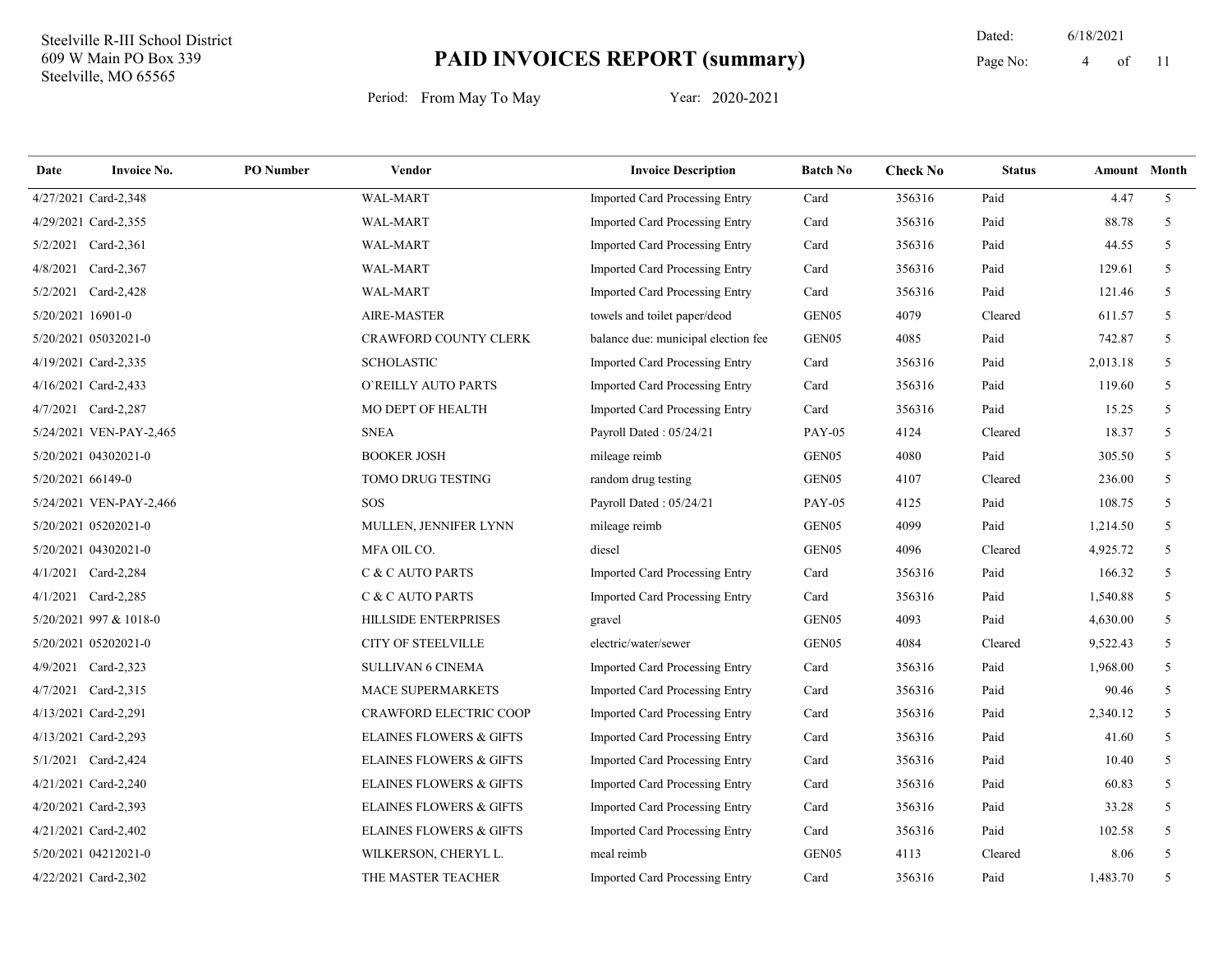11 Dated: 6/18/2021 Page No: 5 of

| Date | <b>Invoice No.</b>     | <b>PO</b> Number | <b>Vendor</b>             | <b>Invoice Description</b>            | <b>Batch No</b>   | <b>Check No</b> | <b>Status</b> | <b>Amount</b> Month |                |
|------|------------------------|------------------|---------------------------|---------------------------------------|-------------------|-----------------|---------------|---------------------|----------------|
|      | 4/8/2021 Card-2,322    |                  | JONES SCHOOL SUPPLY CO.   | <b>Imported Card Processing Entry</b> | Card              | 356316          | Paid          | 63.38               | 5 <sup>5</sup> |
|      | 5/20/2021 Q92749-0     |                  | <b>MSBA</b>               | MO healthNet/Medicaid                 | GEN05             | 4098            | Cleared       | 51.29               | 5 <sup>5</sup> |
|      | 4/14/2021 Card-2,235   |                  | <b>OUILL CORPORATION</b>  | <b>Imported Card Processing Entry</b> | Card              | 356316          | Paid          | 14.97               | 5              |
|      | 4/14/2021 Card-2,236   |                  | <b>QUILL CORPORATION</b>  | Imported Card Processing Entry        | Card              | 356316          | Paid          | 34.93               | 5              |
|      | 4/13/2021 Card-2,292   |                  | <b>QUILL CORPORATION</b>  | Imported Card Processing Entry        | Card              | 356316          | Paid          | 63.98               | 5              |
|      | 4/28/2021 Card-2,305   |                  | QUILL CORPORATION         | Imported Card Processing Entry        | Card              | 356316          | Paid          | 25.99               | 5              |
|      | 4/19/2021 Card-2,298   |                  | DAIRY ISLE AND GRILL      | Imported Card Processing Entry        | Card              | 356316          | Paid          | 120.00              | 5 <sup>5</sup> |
|      | 4/12/2021 Card-2,324   |                  | DAIRY ISLE AND GRILL      | Imported Card Processing Entry        | Card              | 356316          | Paid          | 13.42               | 5              |
|      | 4/16/2021 Card-2,332   |                  | DAIRY ISLE AND GRILL      | Imported Card Processing Entry        | Card              | 356316          | Paid          | 8.03                | 5              |
|      | 4/23/2021 Card-2,341   |                  | DAIRY ISLE AND GRILL      | <b>Imported Card Processing Entry</b> | Card              | 356316          | Paid          | 33.52               | 5              |
|      | 4/16/2021 Card-2,376   |                  | DAIRY ISLE AND GRILL      | Imported Card Processing Entry        | Card              | 356316          | Paid          | 64.83               | 5              |
|      | 4/19/2021 Card-2,383   |                  | DAIRY ISLE AND GRILL      | <b>Imported Card Processing Entry</b> | Card              | 356316          | Paid          | 24.34               | 5              |
|      | 4/9/2021 Card-2,271    |                  | Caseys                    | Imported Card Processing Entry        | Card              | 356316          | Paid          | 112.00              | 5              |
|      | 4/21/2021 Card-2,278   |                  | Caseys                    | <b>Imported Card Processing Entry</b> | Card              | 356316          | Paid          | 102.00              | 5              |
|      | 4/10/2021 Card-2,320   |                  | Caseys                    | Imported Card Processing Entry        | Card              | 356316          | Paid          | 13.30               | 5              |
|      | 5/20/2021 04302021-0   |                  | D & D Steel               | steel                                 | GEN <sub>05</sub> | 1268            | Cleared       | 2,506.75            | 5              |
|      | 5/20/2021 1115470867-0 |                  | <b>FERRELLGAS</b>         | propane                               | GEN05             | 4089            | Cleared       | 536.61              | 5              |
|      | 4/14/2021 Card-2,234   |                  | HERTZBERG NEW METHOD      | Imported Card Processing Entry        | Card              | 356316          | Paid          | 84.25               | 5              |
|      | 4/2/2021 Card-2,266    |                  | Hobby Lobby               | Imported Card Processing Entry        | Card              | 356316          | Paid          | 21.66               | 5 <sup>5</sup> |
|      | 4/27/2021 Card-2,349   |                  | Hobby Lobby               | Imported Card Processing Entry        | Card              | 356316          | Paid          | 74.23               | 5              |
|      | 4/19/2021 Card-2,333   |                  | International Service Fee | <b>Imported Card Processing Entry</b> | Card              | 356316          | Paid          | 0.05                | 5              |
|      | 4/9/2021 Card-2,289    |                  | MICKES O'TOOLE, LLC       | Imported Card Processing Entry        | Card              | 356316          | Paid          | 1,123.00            | 5              |
|      | 4/22/2021 Card-2,249   |                  | PHONAK HEARING SYSTEMS    | <b>Imported Card Processing Entry</b> | Card              | 356316          | Paid          | 1,631.99            | 5              |
|      | 4/18/2021 Card-2,334   |                  | <b>PAYPAL</b>             | Imported Card Processing Entry        | Card              | 356316          | Paid          | 4.99                | 5 <sup>5</sup> |
|      | 4/3/2021 Card-2,311    |                  | <b>SAM'S CLUB</b>         | <b>Imported Card Processing Entry</b> | Card              | 356316          | Paid          | 32.56               | 5              |
|      | 4/22/2021 Card-2,343   |                  | <b>SAM'S CLUB</b>         | Imported Card Processing Entry        | Card              | 356316          | Paid          | 61.52               | 5              |
|      | 4/27/2021 Card-2,352   |                  | <b>SAM'S CLUB</b>         | Imported Card Processing Entry        | Card              | 356316          | Paid          | 48.74               | 5              |
|      | 4/22/2021 Card-2,242   |                  | <b>SAM'S CLUB</b>         | Imported Card Processing Entry        | Card              | 356316          | Paid          | 45.36               | 5              |
|      | 4/27/2021 Card-2,244   |                  | <b>SAM'S CLUB</b>         | Imported Card Processing Entry        | Card              | 356316          | Paid          | 672.84              | 5 <sup>5</sup> |
|      | 5/1/2021 Card-2,358    |                  | <b>SAM'S CLUB</b>         | <b>Imported Card Processing Entry</b> | Card              | 356316          | Paid          | 55.16               | 5              |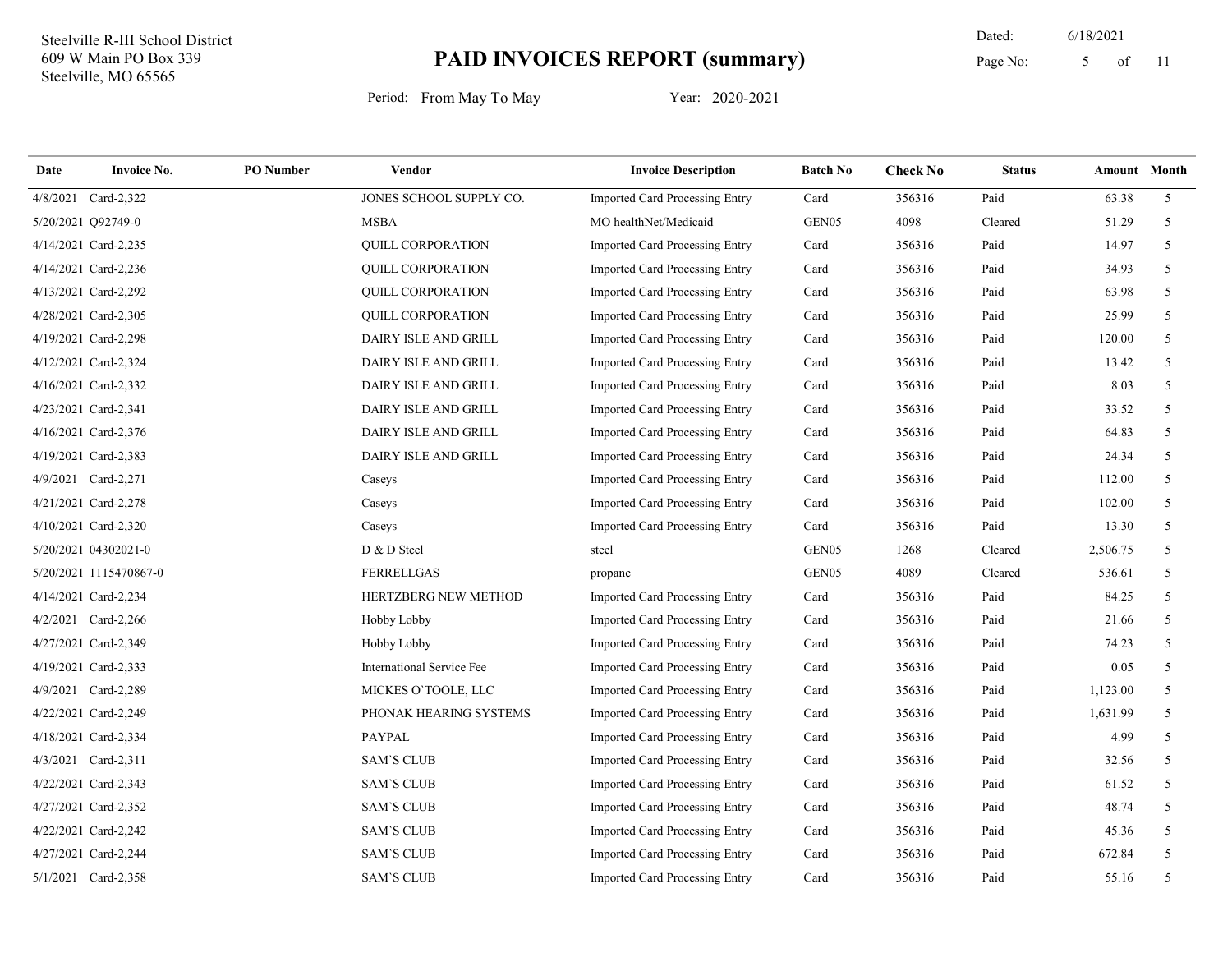11 Dated: 6/18/2021 Page No: 6 of

| Date             | <b>Invoice No.</b>     | <b>PO</b> Number | Vendor                                     | <b>Invoice Description</b>                      | <b>Batch No</b>   | <b>Check No</b> | <b>Status</b> | <b>Amount</b> Month |                |
|------------------|------------------------|------------------|--------------------------------------------|-------------------------------------------------|-------------------|-----------------|---------------|---------------------|----------------|
| 5/1/2021         | Card-2,359             |                  | <b>SAM'S CLUB</b>                          | <b>Imported Card Processing Entry</b>           | Card              | 356316          | Paid          | 55.16               | 5 <sup>5</sup> |
|                  | 5/1/2021 Card-2,360    |                  | <b>SAM'S CLUB</b>                          | <b>Imported Card Processing Entry</b>           | Card              | 356316          | Paid          | 55.16               | 5              |
|                  | 4/29/2021 Card-2,427   |                  | <b>SAM'S CLUB</b>                          | <b>Imported Card Processing Entry</b>           | Card              | 356316          | Paid          | 13.98               | 5              |
|                  | 4/7/2021 Card-2,227    |                  | <b>SAM'S CLUB</b>                          | <b>Imported Card Processing Entry</b>           | Card              | 356316          | Paid          | 45.30               | 5              |
|                  | 4/9/2021 Card-2,229    |                  | <b>SAM'S CLUB</b>                          | <b>Imported Card Processing Entry</b>           | Card              | 356316          | Paid          | 554.55              | 5              |
|                  | 4/26/2021 Card-2,413   |                  | <b>SCOTTS PRINTING</b>                     | <b>Imported Card Processing Entry</b>           | Card              | 356316          | Paid          | 190.00              | 5              |
|                  | 4/1/2021 Card-2,438    |                  | Sonic Drive In                             | Imported Card Processing Entry                  | Card              | 356317          | Paid          | 53.33               | 5              |
|                  | 5/20/2021 04302021-0   |                  | The Leukemia & Lymphoma Society            | pennies for patients                            | GEN05             | 4106            | Cleared       | 400.00              | 5              |
|                  | 5/20/2021 045-337452-0 |                  | TYLER TECHNOLOGIES, INC.                   | functions/gradebook webinar-G<br>Hagerty        | GEN <sub>05</sub> | 4108            | Cleared       | 175.00              | 5              |
|                  | 4/23/2021 Card-2,259   |                  | WWW.1AND1.COM                              | Imported Card Processing Entry                  | Card              | 356316          | Paid          | 14.00               | 5              |
|                  | 4/26/2021 Card-2,261   |                  | <b>REPUBLIC WIRELESS</b>                   | Imported Card Processing Entry                  | Card              | 356316          | Paid          | 60.00               | 5              |
|                  | 5/20/2021 02222021-0   |                  | <b>FINAL TOUCH IMAGING</b>                 | Senior shirts                                   | GEN05             | 1269            | Paid          | 848.00              | 5              |
|                  | 4/16/2021 Card-2,267   |                  | SUBWAY SANDWICHES & SALA                   | Imported Card Processing Entry                  | Card              | 356316          | Paid          | 25.48               | 5              |
|                  | 5/20/2021 05042021-0   |                  | <b>GREATHOUSE LAWN SERVICE LLC</b>         | lawn service                                    | GEN05             | 4091            | Paid          | 2,075.00            | 5              |
|                  | 4/7/2021 Card-2,226    |                  | <b>MARCO HOLDINGS LLC</b>                  | Imported Card Processing Entry                  | Card              | 356316          | Paid          | 91.06               | 5              |
| $5/20/2021$ 1-0  |                        |                  | <b>MARTHA HANKS</b>                        | cleaning Music Theatre                          | GEN05             | 4128            | Cleared       | 80.00               | 5              |
|                  | 4/7/2021 Card-2,288    |                  | SQ CHERI SWEETS & EATS                     | Imported Card Processing Entry                  | Card              | 356316          | Paid          | 42.75               | 5              |
|                  | 4/23/2021 Card-2,407   |                  | SQ CHERI SWEETS & EATS                     | Imported Card Processing Entry                  | Card              | 356316          | Paid          | 19.44               | 5              |
|                  | 4/6/2021 Card-2,316    |                  | <b>MRN 365</b>                             | <b>Imported Card Processing Entry</b>           | Card              | 356316          | Paid          | (11.60)             | 5              |
| 4/9/2021         | $Card-2,228$           |                  | ANDERSON FAMILY CENTER                     | Imported Card Processing Entry                  | Card              | 356316          | Paid          | 35.00               | 5              |
|                  | 2/1/2021 Card-2,245    |                  | <b>FRONTLINE EDUCATION</b>                 | Imported Card Processing Entry                  | Card              | 356316          | Paid          | (175.00)            | 5              |
|                  | 2/3/2021 Card-2,246    |                  | FRONTLINE EDUCATION                        | Imported Card Processing Entry                  | Card              | 356316          | Paid          | (175.00)            | 5              |
| 5/20/2021 2047-0 |                        |                  | MO ALTERNATIVE EDUCATION<br><b>NETWORK</b> | 2021 MAEN Conference                            | GEN <sub>05</sub> | 4097            | Cleared       | 75.00               | 5              |
|                  | 5/20/2021 12312020-0   |                  | CENTRAL HIGH SCHOOL                        | boys & girls basketball tournament<br>entry fee | GEN <sub>05</sub> | 4081            | Paid          | 450.00              | 5              |
|                  | 5/20/2021 03102021-0   |                  | <b>JOHN PETE STRINGER</b>                  | DMV payment                                     | GEN <sub>05</sub> | 4112            | Paid          | 79.15               | 5              |
|                  | 4/8/2021 Card-2,225    |                  | <b>CUBA LAKES GOLF COURSE</b>              | <b>Imported Card Processing Entry</b>           | Card              | 356316          | Paid          | 160.80              | 5              |
|                  | 4/12/2021 Card-2,290   |                  | IN THREE RIVERS PUBLISHING                 | Imported Card Processing Entry                  | Card              | 356316          | Paid          | 58.26               | 5              |
|                  | 4/14/2021 Card-2,331   |                  | IN THREE RIVERS PUBLISHING                 | Imported Card Processing Entry                  | Card              | 356316          | Paid          | 84.66               | 5              |
|                  | 4/27/2021 Card-2,351   |                  | <b>MENARDS</b>                             | Imported Card Processing Entry                  | Card              | 356316          | Paid          | 91.27               | 5              |
|                  |                        |                  |                                            |                                                 |                   |                 |               |                     |                |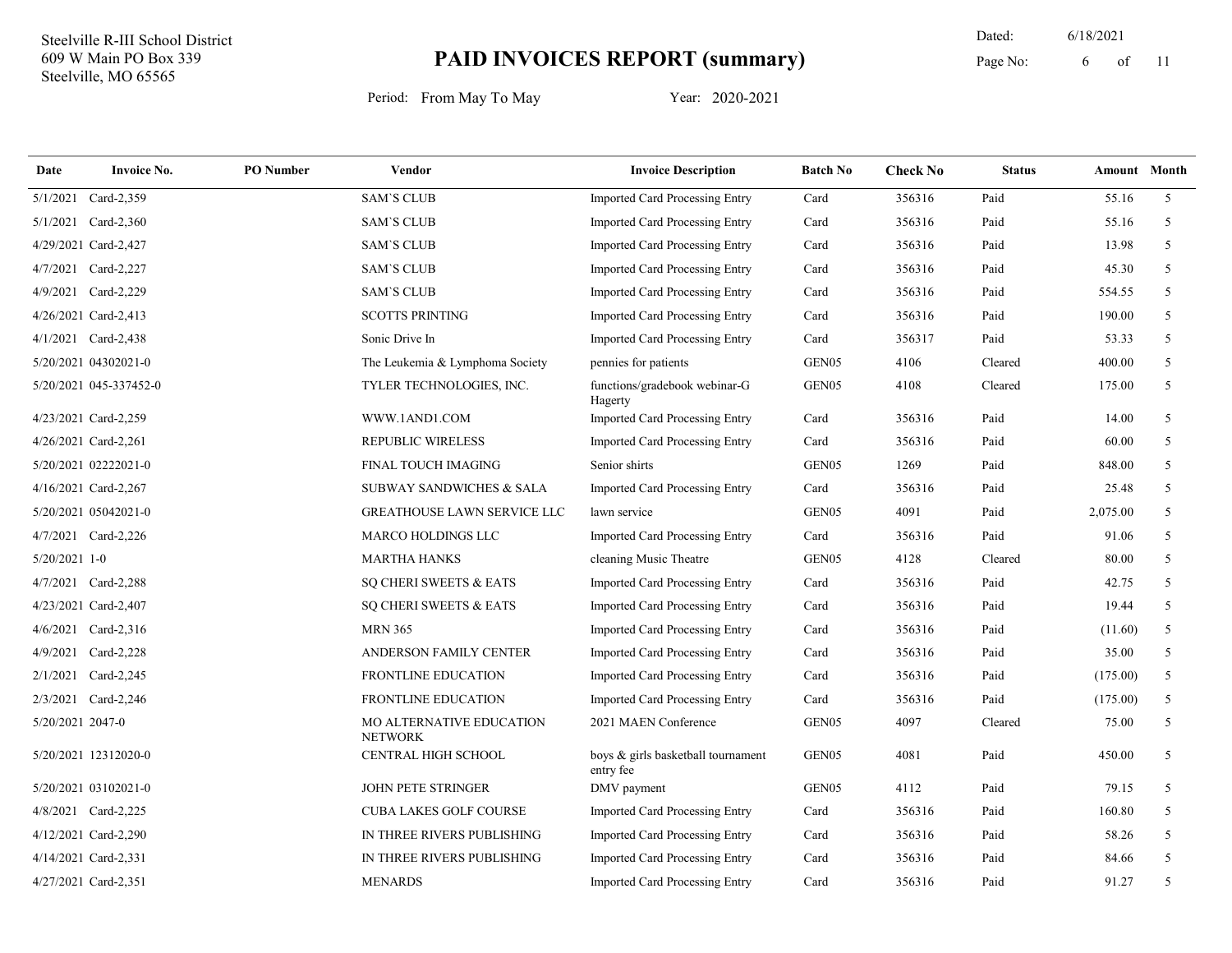11 Dated: 6/18/2021 Page No: 7 of

| Date | <b>Invoice No.</b>         | <b>PO</b> Number | <b>Vendor</b>                      | <b>Invoice Description</b>                       | <b>Batch No</b> | <b>Check No</b> | <b>Status</b> | <b>Amount</b> Month |                |
|------|----------------------------|------------------|------------------------------------|--------------------------------------------------|-----------------|-----------------|---------------|---------------------|----------------|
|      | 4/27/2021 Card-2,347       |                  | <b>TEACHERSPAYTEACHERS</b>         | Imported Card Processing Entry                   | Card            | 356316          | Paid          | 1.00                | $\mathfrak{F}$ |
|      | 4/13/2021 Card-2,368       |                  | DBC BLICK ART MATERIAL             | <b>Imported Card Processing Entry</b>            | Card            | 356316          | Paid          | 55.20               | 5              |
|      | 4/28/2021 Card-2,417       |                  | HASLAG STEEL SALES INC             | <b>Imported Card Processing Entry</b>            | Card            | 356316          | Paid          | 707.84              | 5              |
|      | 4/15/2021 Card-2,384       |                  | <b>JOLLY FARMER PRODUCTS US</b>    | <b>Imported Card Processing Entry</b>            | Card            | 356316          | Paid          | (133.68)            | 5              |
|      | 5/20/2021 05062021-0       |                  | JOHNSON, MELANIE                   | reimb for food & plates/forks/cups               | GEN05           | 4094            | Cleared       | 45.21               | 5              |
|      | 5/20/2021 05042021-0       |                  | JOHNSON, MELANIE                   | reimb for shirts, gift<br>cards, envelopes, food | GEN05           | 1272            | Cleared       | 473.11              | 5              |
|      | 4/1/2021 Card-2,309        |                  | <b>BSN SPORT SUPPLY GROUP</b>      | Imported Card Processing Entry                   | Card            | 356316          | Paid          | 112.00              | 5              |
|      | 5/14/2021 02122021-1       |                  | <b>STEVE STOWERS</b>               | basketball official                              | GEN01           | 3803            | Cleared       | (110.00)            | 5              |
|      | 5/20/2021 05072021-0       |                  | DAVIS, MIRANDA                     | reimb physical & food/mileage reimb              | GEN05           | 4111            | Cleared       | 89.10               | 5              |
|      | 5/20/2021 STE.0421.17804-0 |                  | <b>GREAT CIRCLE</b>                | Edu Serv/Occ Ther/Speech Ther                    | GEN05           | 4127            | Cleared       | 10,130.00           | 5              |
|      | 5/24/2021 VEN-PAY-2,473    |                  | OSBA EMPLOYEE BENEFIT TRUST        | Payroll Dated: 05/24/21                          | <b>PAY-05</b>   | ACH356479       | Paid          | 196.08              | 5              |
|      | 5/24/2021 VEN-PAY-2,474    |                  | OSBA EMPLOYEE BENEFIT TRUST        | Payroll Dated: 05/24/21                          | <b>PAY-05</b>   | ACH356479       | Paid          | 31.89               | 5              |
|      | 5/24/2021 VEN-PAY-2,475    |                  | OSBA EMPLOYEE BENEFIT TRUST        | Payroll Dated: 05/24/21                          | <b>PAY-05</b>   | ACH356479       | Paid          | 49.95               | 5              |
|      | 5/24/2021 VEN-PAY-2,476    |                  | OSBA EMPLOYEE BENEFIT TRUST        | Payroll Dated: 05/24/21                          | <b>PAY-05</b>   | ACH356479       | Paid          | 1,030.82            | 5              |
|      | 5/24/2021 VEN-PAY-2,477    |                  | OSBA EMPLOYEE BENEFIT TRUST        | Payroll Dated: 05/24/21                          | <b>PAY-05</b>   | ACH356479       | Paid          | 357.00              | 5              |
|      | 5/24/2021 VEN-PAY-2,478    |                  | OSBA EMPLOYEE BENEFIT TRUST        | Payroll Dated: 05/24/21                          | <b>PAY-05</b>   | ACH356479       | Paid          | 395.64              | 5              |
|      | 5/24/2021 VEN-PAY-2,448    |                  | OSBA EMPLOYEE BENEFIT TRUST        | Payroll Dated: 05/24/21                          | <b>PAY-05</b>   | ACH356479       | Paid          | 2,885.22            | 5              |
|      | 5/24/2021 VEN-PAY-2,469    |                  | OSBA EMPLOYEE BENEFIT TRUST        | Payroll Dated: 05/24/21                          | <b>PAY-05</b>   | ACH356479       | Paid          | 11,248.40           | 5              |
|      | 5/24/2021 VEN-PAY-2,470    |                  | OSBA EMPLOYEE BENEFIT TRUST        | Payroll Dated: 05/24/21                          | <b>PAY-05</b>   | ACH356479       | Paid          | 698.20              | 5              |
|      | 5/24/2021 VEN-PAY-2,471    |                  | OSBA EMPLOYEE BENEFIT TRUST        | Payroll Dated: 05/24/21                          | <b>PAY-05</b>   | ACH356479       | Paid          | 375.30              | 5              |
|      | 5/24/2021 VEN-PAY-2,472    |                  | OSBA EMPLOYEE BENEFIT TRUST        | Payroll Dated: 05/24/21                          | <b>PAY-05</b>   | ACH356479       | Paid          | 425.96              | 5              |
|      | 5/24/2021 VEN-PAY-2,442    |                  | OSBA EMPLOYEE BENEFIT TRUST        | Payroll Dated: 05/24/21                          | <b>PAY-05</b>   | ACH356479       | Paid          | 2.75                | 5              |
|      | 5/24/2021 VEN-PAY-2,443    |                  | OSBA EMPLOYEE BENEFIT TRUST        | Payroll Dated: 05/24/21                          | <b>PAY-05</b>   | ACH356479       | Paid          | 7.16                | 5              |
|      | 5/24/2021 VEN-PAY-2,444    |                  | OSBA EMPLOYEE BENEFIT TRUST        | Payroll Dated: 05/24/21                          | <b>PAY-05</b>   | ACH356479       | Paid          | 41,250.00           | 5              |
|      | 5/24/2021 VEN-PAY-2,445    |                  | OSBA EMPLOYEE BENEFIT TRUST        | Payroll Dated: 05/24/21                          | <b>PAY-05</b>   | ACH356479       | Paid          | 731.50              | 5              |
|      | 5/24/2021 VEN-PAY-2,446    |                  | OSBA EMPLOYEE BENEFIT TRUST        | Payroll Dated: 05/24/21                          | <b>PAY-05</b>   | ACH356479       | Paid          | 14,260.86           | 5              |
|      | 5/24/2021 VEN-PAY-2,447    |                  | OSBA EMPLOYEE BENEFIT TRUST        | Payroll Dated: 05/24/21                          | <b>PAY-05</b>   | ACH356479       | Paid          | 3,001.50            | 5              |
|      | 5/24/2021 VEN-PAY-2,485    |                  | OSBA EMPLOYEE BENEFIT TRUST        | Payroll Dated: 05/24/21                          | <b>PAY-05</b>   | ACH356479       | Paid          | 167.65              | 5              |
|      | 5/24/2021 VEN-PAY-2,486    |                  | <b>OSBA EMPLOYEE BENEFIT TRUST</b> | Payroll Dated: 05/24/21                          | <b>PAY-05</b>   | ACH356479       | Paid          | 366.39              | 5              |
|      | 5/24/2021 VEN-PAY-2,487    |                  | OSBA EMPLOYEE BENEFIT TRUST        | Payroll Dated: 05/24/21                          | <b>PAY-05</b>   | ACH356479       | Paid          | 401.76              | 5              |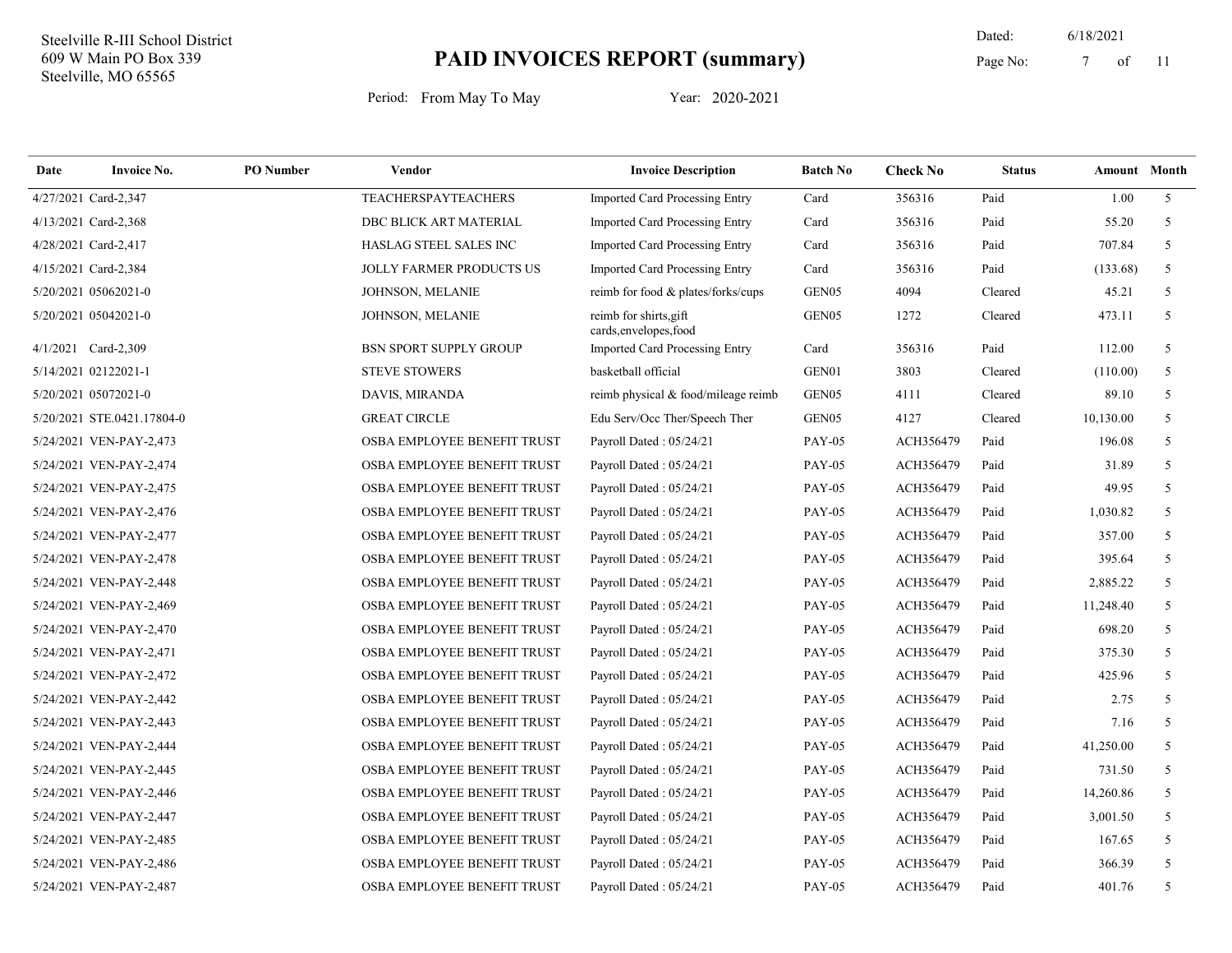11 Dated: 6/18/2021 Page No: 8 of

| Date             | <b>Invoice No.</b>      | <b>PO</b> Number | Vendor                        | <b>Invoice Description</b>            | <b>Batch No</b>   | <b>Check No</b> | <b>Status</b> | Amount Month |                |
|------------------|-------------------------|------------------|-------------------------------|---------------------------------------|-------------------|-----------------|---------------|--------------|----------------|
|                  | 5/24/2021 VEN-PAY-2,488 |                  | OSBA EMPLOYEE BENEFIT TRUST   | Payroll Dated: 05/24/21               | <b>PAY-05</b>     | ACH356479       | Paid          | 145.25       | 5 <sup>1</sup> |
|                  | 5/24/2021 VEN-PAY-2,489 |                  | OSBA EMPLOYEE BENEFIT TRUST   | Payroll Dated: 05/24/21               | <b>PAY-05</b>     | ACH356479       | Paid          | 31.24        | 5              |
|                  | 5/24/2021 VEN-PAY-2,490 |                  | OSBA EMPLOYEE BENEFIT TRUST   | Payroll Dated: 05/24/21               | <b>PAY-05</b>     | ACH356479       | Paid          | 1,394.32     | 5              |
|                  | 5/24/2021 VEN-PAY-2,479 |                  | OSBA EMPLOYEE BENEFIT TRUST   | Payroll Dated: 05/24/21               | <b>PAY-05</b>     | ACH356479       | Paid          | 660.56       | 5              |
|                  | 5/24/2021 VEN-PAY-2,480 |                  | OSBA EMPLOYEE BENEFIT TRUST   | Payroll Dated: 05/24/21               | <b>PAY-05</b>     | ACH356479       | Paid          | 206.60       | 5              |
|                  | 5/24/2021 VEN-PAY-2,481 |                  | OSBA EMPLOYEE BENEFIT TRUST   | Payroll Dated: 05/24/21               | <b>PAY-05</b>     | ACH356479       | Paid          | 349.74       | 5              |
|                  | 5/24/2021 VEN-PAY-2,482 |                  | OSBA EMPLOYEE BENEFIT TRUST   | Payroll Dated: 05/24/21               | <b>PAY-05</b>     | ACH356479       | Paid          | 399.77       | 5              |
|                  | 5/24/2021 VEN-PAY-2,483 |                  | OSBA EMPLOYEE BENEFIT TRUST   | Payroll Dated: 05/24/21               | <b>PAY-05</b>     | ACH356479       | Paid          | 910.00       | 5              |
|                  | 5/24/2021 VEN-PAY-2,484 |                  | OSBA EMPLOYEE BENEFIT TRUST   | Payroll Dated: 05/24/21               | <b>PAY-05</b>     | ACH356479       | Paid          | 78.00        | 5              |
|                  | 5/20/2021 04082021-0    |                  | <b>DANA JENKINS</b>           | SLP help for K screening 12.50 hrs    | GEN <sub>05</sub> | 4086            | Paid          | 750.00       | 5              |
|                  | 5/24/2021 VEN-PAY-2,491 |                  | YIG ADMINISTRATION            | Payroll Dated: 05/24/21               | <b>PAY-05</b>     | 4126            | Paid          | 233.78       | 5              |
|                  | 5/20/2021 05012021-0    |                  | STEELVILLE FEED & FARM        | grass seed fertilizer lime t-post     | GEN <sub>05</sub> | 4105            | Cleared       | 654.85       | 5              |
|                  | 5/20/2021 05052021-0    |                  | <b>FRESH IDEAS</b>            | 04/7/21-5/5/2021 food serv            | GEN05             | 4090            | Cleared       | 60,488.68    | 5              |
|                  | 4/15/2021 Card-2,328    |                  | AWARDSCOMDIRECT.COM           | Imported Card Processing Entry        | Card              | 356316          | Paid          | 108.30       | 5              |
|                  | 5/20/2021 04302021-0    |                  | <b>GIBBS TINA</b>             | reimb for ice cream for students      | GEN <sub>05</sub> | 1270            | Paid          | 21.85        | 5              |
|                  | 4/20/2021 Card-2,268    |                  | <b>CUBA BAKERY &amp; DELI</b> | Imported Card Processing Entry        | Card              | 356316          | Paid          | 26.32        | 5              |
|                  | 4/15/2021 Card-2,306    |                  | <b>CUBA BAKERY &amp; DELI</b> | Imported Card Processing Entry        | Card              | 356316          | Paid          | 84.47        | 5              |
|                  | 4/21/2021 Card-2,336    |                  | <b>CUBA BAKERY &amp; DELI</b> | Imported Card Processing Entry        | Card              | 356316          | Paid          | 94.38        | 5              |
|                  | 4/20/2021 Card-2,385    |                  | <b>CUBA BAKERY &amp; DELI</b> | Imported Card Processing Entry        | Card              | 356316          | Paid          | 100.86       | 5              |
|                  | 4/22/2021 Card-2,401    |                  | <b>CUBA BAKERY &amp; DELI</b> | Imported Card Processing Entry        | Card              | 356316          | Paid          | 89.88        | 5              |
| 5/20/2021 6038-0 |                         |                  | <b>HARMON TRUCK SERVICES</b>  | repair bus                            | GEN <sub>05</sub> | 4092            | Paid          | 2,264.85     | 5              |
|                  | 4/1/2021 Card-2,362     |                  | <b>CITY LIMITS PACKAGE</b>    | Imported Card Processing Entry        | Card              | 356316          | Paid          | 139.26       | 5              |
|                  | 4/30/2021 Card-2,422    |                  | DOUG'S SHIRT SHACK            | Imported Card Processing Entry        | Card              | 356316          | Paid          | 108.00       | 5              |
|                  | 4/30/2021 Card-2,423    |                  | DOUG'S SHIRT SHACK            | Imported Card Processing Entry        | Card              | 356316          | Paid          | 255.00       | 5              |
|                  | 4/29/2021 Card-2,420    |                  | <b>TURNING TECHNOLOGIES</b>   | Imported Card Processing Entry        | Card              | 356316          | Paid          | 53.26        | 5              |
|                  | 4/16/2021 Card-2,295    |                  | Creekside Fudge               | <b>Imported Card Processing Entry</b> | Card              | 356316          | Paid          | 102.87       | 5              |
|                  | 4/1/2021 Card-2,310     |                  | SQ Little Jack Horner's       | <b>Imported Card Processing Entry</b> | Card              | 356316          | Paid          | 72.00        | 5              |
|                  | 4/16/2021 Card-2,378    |                  | <b>JOST TIRE CO INC</b>       | Imported Card Processing Entry        | Card              | 356316          | Paid          | 1,491.44     | 5              |
|                  | 4/15/2021 Card-2,432    |                  | NATIONAL FASTENER CORP        | <b>Imported Card Processing Entry</b> | Card              | 356316          | Paid          | 621.84       | 5              |
|                  | 4/24/2021 Card-2,405    |                  | AIRGAS USA, LLC               | <b>Imported Card Processing Entry</b> | Card              | 356316          | Paid          | 143.60       | 5              |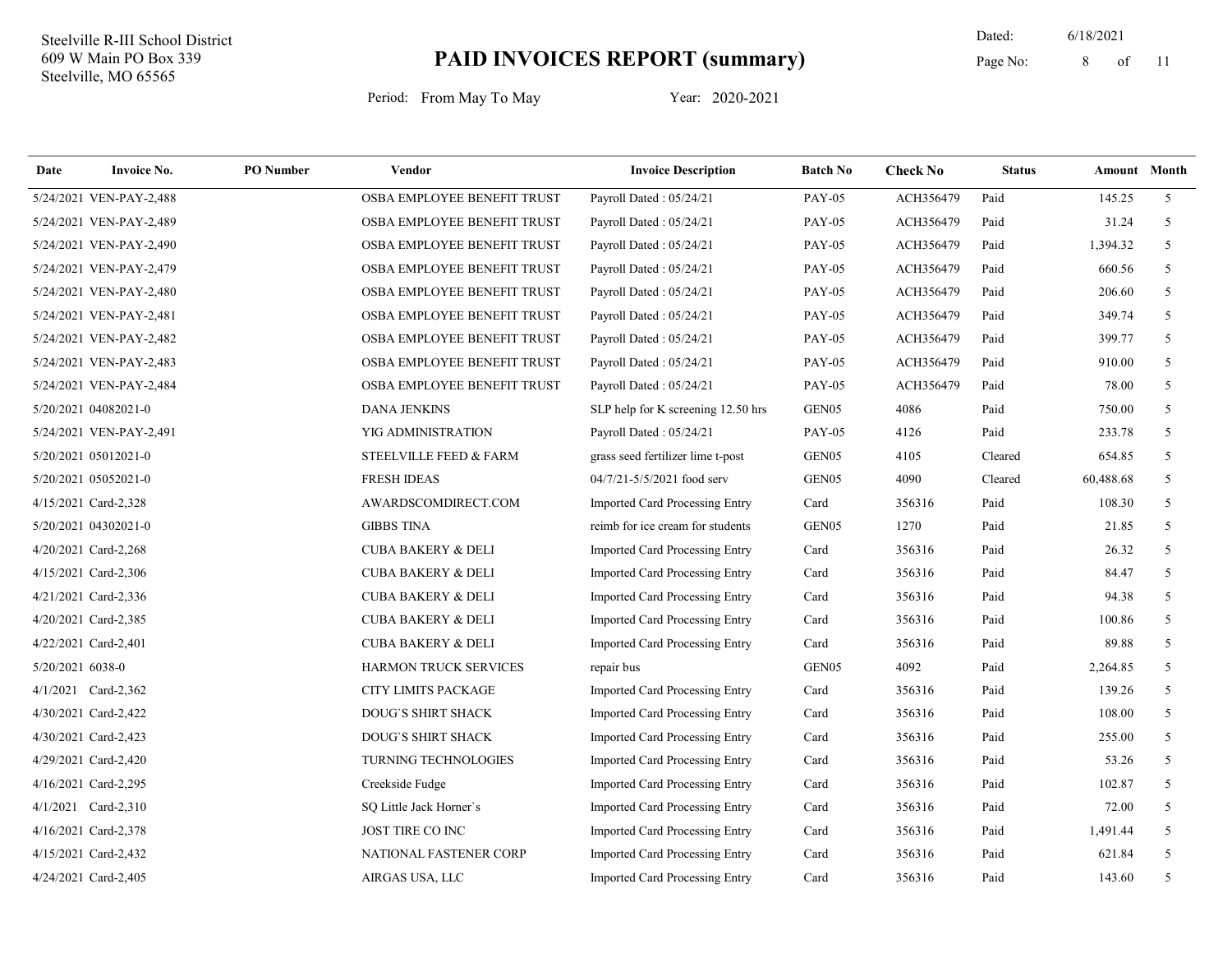11 Dated: 6/18/2021 Page No: 9 of

| Date               | <b>Invoice No.</b>   | <b>PO</b> Number | Vendor                        | <b>Invoice Description</b>                    | <b>Batch No</b>   | <b>Check No</b> | <b>Status</b> | <b>Amount</b> Month |                |
|--------------------|----------------------|------------------|-------------------------------|-----------------------------------------------|-------------------|-----------------|---------------|---------------------|----------------|
| 4/8/2021           | Card-2,318           |                  | K12SCHOOLSUPPLIES.NET         | Imported Card Processing Entry                | Card              | 356316          | Paid          | 52.05               | 5 <sup>5</sup> |
| 5/20/2021 105767-0 |                      |                  | CHEMCO INDUSTRIES INC         | odor-x gel                                    | GEN05             | 4083            | Paid          | 18.95               | 5              |
|                    | 4/15/2021 Card-2,294 |                  | STEELVILLE TELEPHONE          | Imported Card Processing Entry                | Card              | 356316          | Paid          | 5,044.25            | 5              |
|                    | 4/22/2021 Card-2,300 |                  | STEELVILLE TELEPHONE          | Imported Card Processing Entry                | Card              | 356316          | Paid          | 1,400.00            | 5              |
|                    | 4/20/2021 Card-2,390 |                  | RIVIERA MAYA MEXICAN          | Imported Card Processing Entry                | Card              | 356316          | Paid          | 31.70               | 5              |
|                    | 4/29/2021 Card-2,354 |                  | <b>SQ COUNTRYSIDE FAR</b>     | <b>Imported Card Processing Entry</b>         | Card              | 356316          | Paid          | 15.80               | 5              |
|                    | 4/6/2021 Card-2,286  |                  | <b>RICHS BURGERS</b>          | Imported Card Processing Entry                | Card              | 356316          | Paid          | 61.57               | 5              |
|                    | 4/16/2021 Card-2,379 |                  | <b>RICHS BURGERS</b>          | Imported Card Processing Entry                | Card              | 356316          | Paid          | 82.38               | 5              |
|                    | 5/20/2021 04192021-0 |                  | <b>GRAEF, LISA</b>            | reimb for NHS cert, member cards, and<br>pins | GEN <sub>05</sub> | 1271            | Paid          | 81.08               | 5              |
| 5/20/2021 103783-0 |                      |                  | eRATE PROGRAM, LLC            | funding year 2021-consulting fee              | GEN <sub>05</sub> | 4088            | Paid          | 2,668.78            | 5              |
|                    | 4/19/2021 Card-2,248 |                  | THINK SOCIAL PUBLISHING       | Imported Card Processing Entry                | Card              | 356316          | Paid          | 42.94               | 5              |
|                    | 4/17/2021 Card-2,275 |                  | HOMEDEPOT.COM                 | Imported Card Processing Entry                | Card              | 356316          | Paid          | 90.18               | 5              |
|                    | 5/20/2021 72074945-0 |                  | DE LAGE LANDEN PUBLIC FINANCE | copy machine rental                           | GEN05             | 4087            | Paid          | 1,345.00            | 5              |
|                    | 4/21/2021 Card-2,435 |                  | <b>MPS INDUSTRIES</b>         | Imported Card Processing Entry                | Card              | 356316          | Paid          | 743.75              | 5              |
|                    | 4/8/2021 Card-2,224  |                  | <b>AMAZON MKTPLACE</b>        | <b>Imported Card Processing Entry</b>         | Card              | 356316          | Paid          | 37.28               | 5              |
|                    | 4/26/2021 Card-2,260 |                  | AMAZON MKTPLACE               | Imported Card Processing Entry                | Card              | 356316          | Paid          | 89.94               | 5              |
|                    | 4/27/2021 Card-2,262 |                  | <b>AMAZON MKTPLACE</b>        | Imported Card Processing Entry                | Card              | 356316          | Paid          | 87.43               | 5              |
|                    | 4/27/2021 Card-2,263 |                  | <b>AMAZON MKTPLACE</b>        | Imported Card Processing Entry                | Card              | 356316          | Paid          | 119.97              | 5              |
|                    | 4/27/2021 Card-2,264 |                  | <b>AMAZON MKTPLACE</b>        | <b>Imported Card Processing Entry</b>         | Card              | 356316          | Paid          | 144.99              | 5              |
|                    | 4/27/2021 Card-2,265 |                  | <b>AMAZON MKTPLACE</b>        | <b>Imported Card Processing Entry</b>         | Card              | 356316          | Paid          | 144.99              | 5              |
|                    | 4/22/2021 Card-2,398 |                  | <b>AMAZON MKTPLACE</b>        | Imported Card Processing Entry                | Card              | 356316          | Paid          | 14.29               | 5              |
|                    | 4/23/2021 Card-2,406 |                  | <b>AMAZON MKTPLACE</b>        | Imported Card Processing Entry                | Card              | 356316          | Paid          | 29.61               | 5              |
|                    | 4/26/2021 Card-2,409 |                  | <b>AMAZON MKTPLACE</b>        | Imported Card Processing Entry                | Card              | 356316          | Paid          | 27.98               | 5              |
|                    | 4/25/2021 Card-2,254 |                  | <b>AMAZON MKTPLACE</b>        | Imported Card Processing Entry                | Card              | 356316          | Paid          | 57.95               | 5              |
|                    | 4/17/2021 Card-2,252 |                  | <b>AMAZON MKTPLACE</b>        | Imported Card Processing Entry                | Card              | 356316          | Paid          | 153.84              | 5              |
|                    | 4/21/2021 Card-2,391 |                  | <b>AMAZON MKTPLACE</b>        | Imported Card Processing Entry                | Card              | 356316          | Paid          | 44.91               | 5              |
|                    | 4/21/2021 Card-2,392 |                  | <b>AMAZON MKTPLACE</b>        | <b>Imported Card Processing Entry</b>         | Card              | 356316          | Paid          | 50.26               | 5              |
|                    | 4/22/2021 Card-2,395 |                  | <b>AMAZON MKTPLACE</b>        | Imported Card Processing Entry                | Card              | 356316          | Paid          | 12.59               | 5              |
|                    | 4/22/2021 Card-2,396 |                  | <b>AMAZON MKTPLACE</b>        | Imported Card Processing Entry                | Card              | 356316          | Paid          | 28.99               | 5              |
|                    | 4/22/2021 Card-2,397 |                  | <b>AMAZON MKTPLACE</b>        | Imported Card Processing Entry                | Card              | 356316          | Paid          | 11.98               | 5              |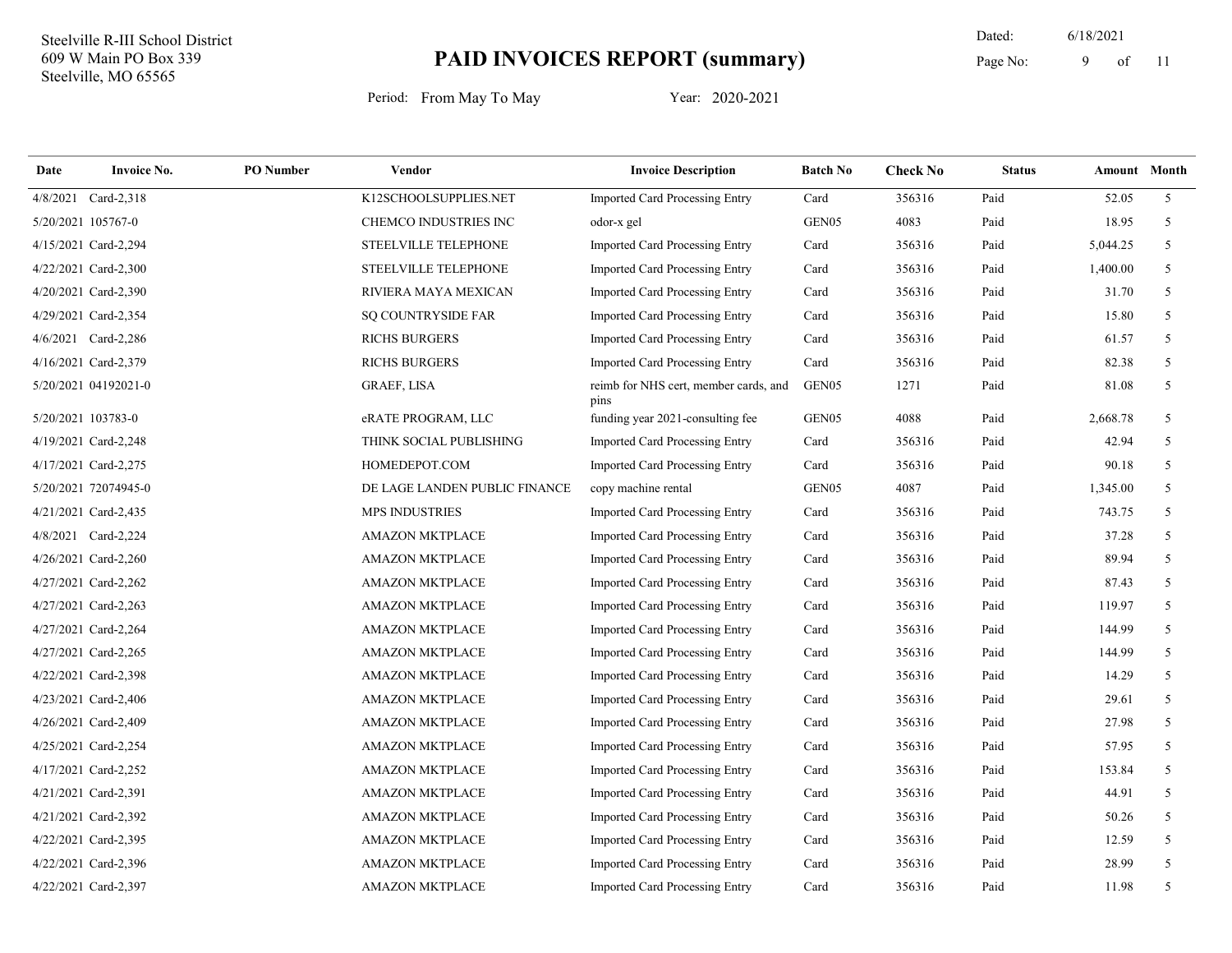11 Dated: 6/18/2021 Page No:  $10$  of

| Date | <b>Invoice No.</b>          | <b>PO</b> Number | Vendor                      | <b>Invoice Description</b>            | <b>Batch No</b>   | <b>Check No</b> | <b>Status</b> |          | Amount Month   |
|------|-----------------------------|------------------|-----------------------------|---------------------------------------|-------------------|-----------------|---------------|----------|----------------|
|      | 4/14/2021 Card-2,369        |                  | <b>AMAZON MKTPLACE</b>      | <b>Imported Card Processing Entry</b> | Card              | 356316          | Paid          | 28.80    | 5 <sup>5</sup> |
|      | 4/15/2021 Card-2,371        |                  | <b>AMAZON MKTPLACE</b>      | Imported Card Processing Entry        | Card              | 356316          | Paid          | 32.30    | 5              |
|      | 4/15/2021 Card-2,372        |                  | <b>AMAZON MKTPLACE</b>      | <b>Imported Card Processing Entry</b> | Card              | 356316          | Paid          | 4.99     | 5              |
|      | 4/29/2021 Card-2,418        |                  | <b>AMAZON MKTPLACE</b>      | Imported Card Processing Entry        | Card              | 356316          | Paid          | 31.90    | 5              |
|      | 4/30/2021 Card-2,421        |                  | <b>AMAZON MKTPLACE</b>      | Imported Card Processing Entry        | Card              | 356316          | Paid          | 43.75    | 5 <sup>5</sup> |
|      | 4/4/2021 Card-2,251         |                  | <b>AMAZON MKTPLACE</b>      | Imported Card Processing Entry        | Card              | 356316          | Paid          | 73.96    | 5              |
|      | 4/4/2021 Card-2,269         |                  | <b>AMAZON MKTPLACE</b>      | Imported Card Processing Entry        | Card              | 356316          | Paid          | 57.98    | 5              |
|      | 4/2/2021 Card-2,270         |                  | <b>AMAZON MKTPLACE</b>      | Imported Card Processing Entry        | Card              | 356316          | Paid          | 77.97    | 5              |
|      | 4/20/2021 Card-2,276        |                  | <b>AMAZON MKTPLACE</b>      | Imported Card Processing Entry        | Card              | 356316          | Paid          | 37.57    | 5              |
|      | 4/25/2021 Card-2,280        |                  | <b>AMAZON MKTPLACE</b>      | Imported Card Processing Entry        | Card              | 356316          | Paid          | 209.94   | 5              |
|      | 4/9/2021 Card-2,366         |                  | <b>AMAZON MKTPLACE</b>      | <b>Imported Card Processing Entry</b> | Card              | 356316          | Paid          | 29.99    | 5              |
|      | 5/20/2021 8665042/8683478-0 |                  | MARCO TECHNOLOGIES LLC      | copies & new printers billing         | GEN05             | 4095            | Cleared       | 993.18   | 5              |
|      | 4/14/2021 Card-2,327        |                  | <b>SHUTTERFLY</b>           | Imported Card Processing Entry        | Card              | 356316          | Paid          | 48.57    | 5              |
|      | 4/23/2021 Card-2,408        |                  | <b>TEAM TOOLS</b>           | Imported Card Processing Entry        | Card              | 356316          | Paid          | 325.97   | 5              |
|      | 4/26/2021 Card-2,416        |                  | SINCLAIR & RUSH INC         | <b>Imported Card Processing Entry</b> | Card              | 356316          | Paid          | 20.41    | 5              |
|      | 4/24/2021 Card-2,415        |                  | SINCLAIR & RUSH INC         | <b>Imported Card Processing Entry</b> | Card              | 356316          | Paid          | 283.70   | 5              |
|      | 4/23/2021 Card-2,256        |                  | IPY SomethingCool           | Imported Card Processing Entry        | Card              | 356316          | Paid          | 3,582.80 | 5              |
|      | 4/23/2021 Card-2,257        |                  | IPY SomethingCool           | Imported Card Processing Entry        | Card              | 356316          | Paid          | 2,804.48 | 5              |
|      | 4/23/2021 Card-2,258        |                  | IPY SomethingCool           | <b>Imported Card Processing Entry</b> | Card              | 356316          | Paid          | 778.32   | 5 <sup>5</sup> |
|      | 4/21/2021 Card-2,253        |                  | IPY SomethingCool           | <b>Imported Card Processing Entry</b> | Card              | 356316          | Paid          | 3,518.00 | 5 <sup>5</sup> |
|      | 4/23/2021 Card-2,255        |                  | IPY SomethingCool           | Imported Card Processing Entry        | Card              | 356316          | Paid          | 3,582.80 | 5              |
|      | 5/20/2021 3313400367-0      |                  | PITNEY BOWES                | lease pmt                             | GEN <sub>05</sub> | 4101            | Cleared       | 194.04   | 5              |
|      | 4/8/2021 Card-2,319         |                  | SMORE.COM                   | <b>Imported Card Processing Entry</b> | Card              | 356316          | Paid          | 79.00    | 5              |
|      | 4/5/2021 Card-2,430         |                  | MIDWEST BUS SALES, INC.     | <b>Imported Card Processing Entry</b> | Card              | 356316          | Paid          | 509.95   | 5              |
|      | 5/24/2021 VEN-PAY-2,467     |                  | <b>MSTA MEMBER DEPT</b>     | Payroll Dated: 05/24/21               | <b>PAY-05</b>     | 4118            | Cleared       | 967.25   | 5 <sup>5</sup> |
|      | 5/24/2021 VEN-PAY-2,468     |                  | <b>MSTA MEMBER DEPT</b>     | Payroll Dated: 05/24/21               | <b>PAY-05</b>     | 4118            | Cleared       | 51.70    | 5              |
|      | 4/6/2021 Card-2,313         |                  | <b>ADOBE CREATIVE CLOUD</b> | <b>Imported Card Processing Entry</b> | Card              | 356316          | Paid          | 19.99    | 5              |
|      | 4/19/2021 Card-2,381        |                  | <b>CANVA</b>                | <b>Imported Card Processing Entry</b> | Card              | 356316          | Paid          | 112.38   | 5              |
|      | 4/21/2021 Card-2,241        |                  | <b>RAYMOND GEDDES</b>       | Imported Card Processing Entry        | Card              | 356316          | Paid          | 56.08    | 5              |
|      | 3/31/2021 Card-2,363        |                  | IN COLLEGIATE AWARDS        | Imported Card Processing Entry        | Card              | 356316          | Paid          | 62.64    | 5              |
|      |                             |                  |                             |                                       |                   |                 |               |          |                |